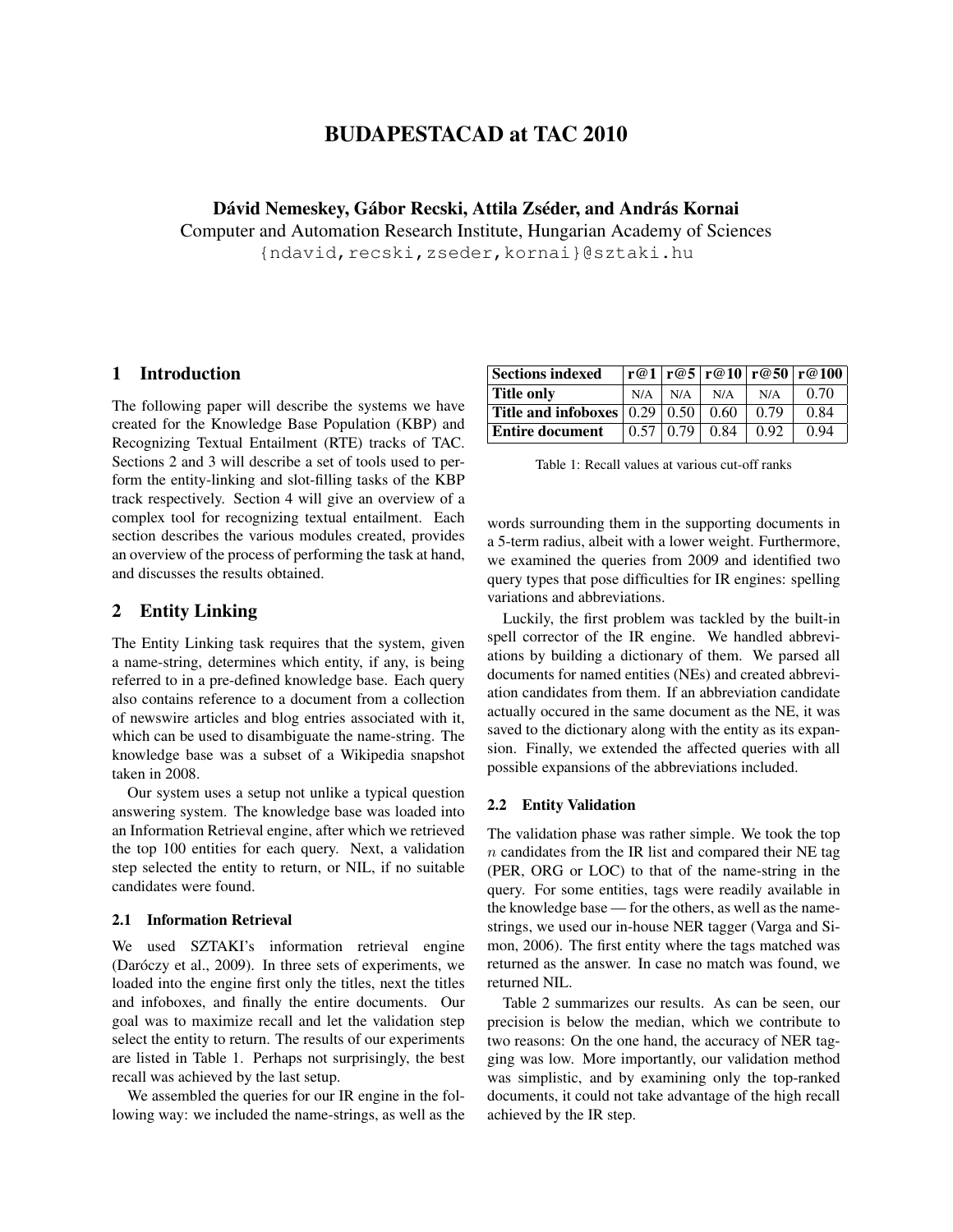| Run type    | $\boldsymbol{n}$ | Our run | <b>Median</b> | <b>Highest</b> |  |
|-------------|------------------|---------|---------------|----------------|--|
| Full run    |                  | 0.5018  | 0.6836        | 0.8680         |  |
|             |                  | 0.3378  |               |                |  |
| No-text run | 0.4396           |         | 0.6347        | 0.7791         |  |
|             |                  | 0.2760  |               |                |  |

Table 2: Micro-averaged precision achieved by our official runs

## 3 Slot-filling

The slot-filling task involves the automatic discovery of specific types of data regarding some entity based on a collection of text which may or may not contain the information neccessary to fill the database slots.

#### 3.1 System architecture

As a first approach to the task at hand we proceeded to reimplement the basic ideas of the system described in (Agirre et al., 2009).

First, we obtained entity-slot-value triplets from the knowledge base (infoboxes). To do this, we needed a mapping from the noisy infobox field names to the proper slot names. We did this manually and non-exhaustively from the most frequent field names, only in order to obtain sufficient training data.

Next, we searched for occurences of the previously obtained data in the tagged documents near entities that they belonged to. To be able to train our classifiers, we needed negative examples as well, so for every positive answer we collected 3 other ones with the same slot type.

Next, we trained a maximal entropy classifier for each slot. Features were extracted from the context of the entities and the positive and negative examples of their facts. We annotated each word with a tag which describes whether the words referring to the entity are situated to the left or right of the given word. Features for each word consisted of n-gram sequences of such tags in their context.

When evaluating the questions, we first filtered the slots we needed using given ignore lists and data already present in the KB. We also searched for occurences of the given entities, but only those which matched the entity types required by the slots. Finally, we classified all data with the models trained before.

#### 3.2 Results and discussion

From the total of 1034 slots to fill we submitted some response to 901, of which 43 was correct. The scores are shown in the Table 3.

As can be seen, we were not able to replicate the performance of the Stanford system. One of the reasons is that our manual work of mapping noisy infobox names to slot names was very poor. Moreover, one serious shortcoming of our system is that our NER tagger is unable

to find dates and we created a small software for this purpose. In addition, we did not use any geographical database at this time, therefore we did not distinguish between e.g. cities and countries.

| Precision | 0.041 |  |  |
|-----------|-------|--|--|
| Recall    | 0.047 |  |  |
|           | 0.044 |  |  |

Table 3: Slot filling results

# 4 RTE

The textual entailment task requires a system to make binary decisions about whether the propositional content of a given sentence (the hypothesis) is supported by another (the support sentence). The system has access to the context in which the support sentence appears, the hypothesis sentence is arbitrary.

#### 4.1 System architecture

Our solution to the RTE task is based on the extraction of primitive semantic relations from both the hypothesis and support sentence and using them to compare the propositional content of each. In order to do this we first parsed the data using the Charniak parser (Charniak, 2000). Then we implemented a tool which performs a traversal over each parse tree and creates triplets of the form *(predicate, argument1, argument2)* based on subtrees with specific configurations. We will now describe the basic types of triplets extracted.

The first type of triplets consist of a verb and its arguments. We created one such triplet for each VP within a sentence providing we could find at least one argument. The second slot of the triplet is occupied by the external argument (the subject of the verb in active constructions), which we obtained by simply taking the head of the last noun phrase preceding the VP in question. The third slot of the triplet contains the internal argument, the head of the NP within the given phrase which follows the verb. Thus the subtree in Figure 1 will yield the triplet (loves, John, Mary).

The next group of triplets contains those which encode the relationship between a noun and its modifiers. These triplets begin with the abstract predicate IS which is then followed by the noun and its modifier. From the NP in Figure 2 we create the triplets  $(IS, \text{ well}, \text{ bad})$  and (IS, wolf, big).

In addition to generating these triplets, we ran a NER tagger on all sentences and the BART coreference solver (Versley et al., 2008) on support sentences and their context. After this, we added new triplets gained from these outputs. Based on the assumption that having two different people with the same last name in a sentence pair